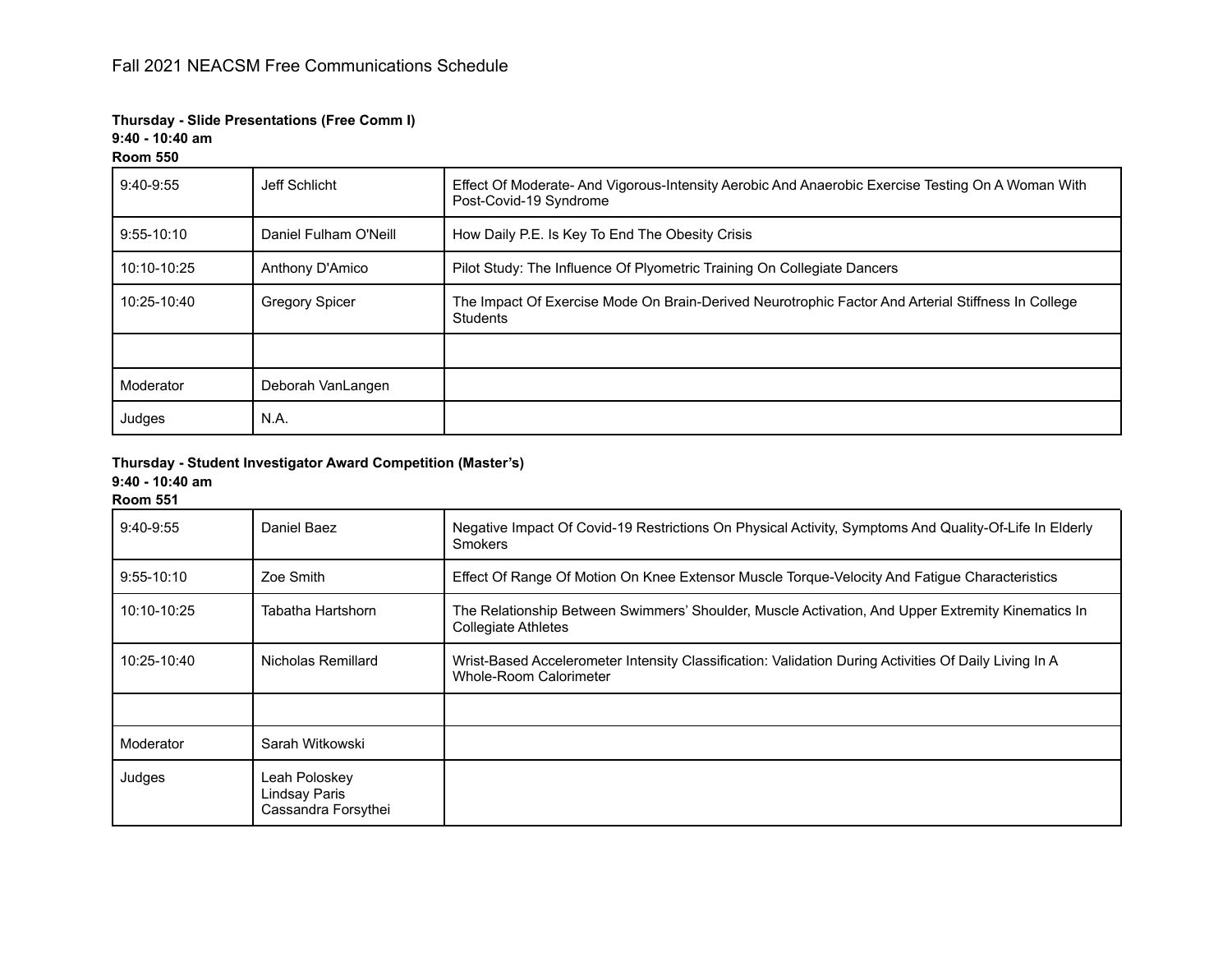**Thursday - Student Investigator Award Competition (Bachelor's)**

**9:40 - 10:40 am**

| Room ! |  |
|--------|--|
|        |  |

| $9:40-9:55$  | Violet Sullivan                                      | Running History And Injury Status In Female Current And Former Division 1 Distance Runners |
|--------------|------------------------------------------------------|--------------------------------------------------------------------------------------------|
| $9:55-10:10$ | Karli Stroshine                                      | Facemask Use During Exercise: Effects On Physiologic And Performance Parameters            |
| 10:10-10:25  | <b>Warren Bartlett</b>                               | The Effect Of Beta Alanine On Blood Lactate And 5 Km Performance, A Pilot Study            |
| 10:25-10:40  | Adrian Haughton                                      | Feasibility Of The Movespring "Steps Challenge" On Physical Activity                       |
|              |                                                      |                                                                                            |
| Moderator    | <b>Robert Marcotte</b>                               |                                                                                            |
| Judges       | Megan Rosa-Caldwell<br>Huimin Yan<br>Allison Seifert |                                                                                            |

# **Thursday - Slide Presentations (Free Comm II)**

**9:40 - 10:40 am**

**Ballroom D**

| $9:40-9:55$  | Erica Scioli            | Psychological Benefits Of Exercise In Chronic Pain And Ptsd                                                       |
|--------------|-------------------------|-------------------------------------------------------------------------------------------------------------------|
| $9:55-10:10$ | <b>Brian P Selgrade</b> | Adaptation Of Leg Forces Due To Gradually Introduced Split-Belt Walking In People With Trans-Tibial<br>Amputation |
| 10:10-10:25  | <b>Brett Elv</b>        | Impact Of Weather On Marathon Performance Across Age                                                              |
| 10:25-10:40  | Vincenzo Nocera         | Examining Activity Levels And Context Of Youth With And Without Disabilities During The School Day                |
|              |                         |                                                                                                                   |
| Moderator    | Yan Zi                  |                                                                                                                   |
| Judges       | N.A.                    |                                                                                                                   |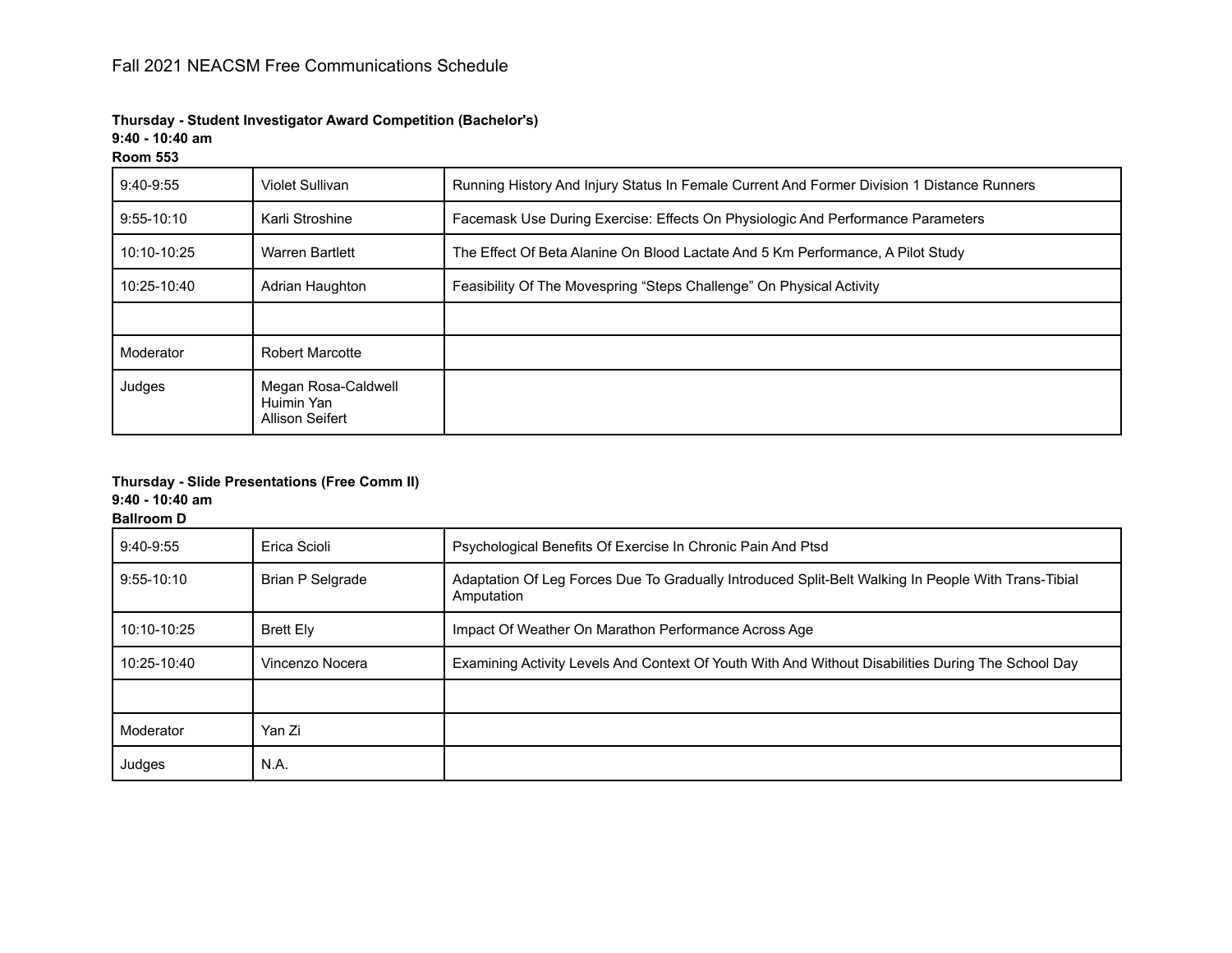# **Thursday - Student Investigator Award Competition (Doctoral)**

**9:40 - 10:40 am**

#### **Rotunda**

| $9:40-9:55$    | Colleen Chase                                           | A Review Of Literature Examining Family Dog Ownership And Youth Physical Activity Levels                          |
|----------------|---------------------------------------------------------|-------------------------------------------------------------------------------------------------------------------|
| $9:55 - 10:10$ | AJ Graham                                               | Does Sensory Or Pain Sensitivity Relate To Pain Inhibition From Noxious Electrical Stimulation                    |
| 10:10-10:25    | Khara James                                             | Relation Of Strength Training Participation To Incident Knee Replacement: The Multicenter Osteoarthritis<br>Study |
| 10:25-10:40    | John Chase                                              | A Single Night Of Sleep Restriction Decreases Young Adults' Physical Activity And Increases Sedentary<br>Time     |
|                |                                                         |                                                                                                                   |
| Moderator      | Matthew<br>Stults-Kolehmainen                           |                                                                                                                   |
| Judges         | Stephen Marris<br>Christie Ward-Ritacco<br>Jason Melnyk |                                                                                                                   |

## **Thursday - General Poster Session**

**12:00 - 1:05 pm**

| Board # | <b>Presentation Time</b> | <b>Name</b>           | <b>Title</b>                                                                                                                    |
|---------|--------------------------|-----------------------|---------------------------------------------------------------------------------------------------------------------------------|
|         | 12:00-12:30              | Ann-Marie Sylvia      | Qualitative Study On The Perceived Barriers Of A Physical Activity Program In Toddlers:<br><b>Classroom Teacher Perspective</b> |
|         | 12:30-1:00               | IEuan Jackson         | Is Higher BMI Associated With A More Negative Affective Response To Exercise Among<br>Obese/Overweight Individuals?             |
|         | 12:00-12:30              | Ciara Manning         | Fluid Replacement Strategies Impact On Autonomic Nervous System Recovery Following<br>Prolonged Exercise In The Heat            |
|         | 12:30-1:00               | <b>IMalik Newcomb</b> | The Effect Of High Intensity Interval Training On Resting Metabolic Rate                                                        |
| 5       | 12:00-12:30              | Julie Cane            | Alarm Fatigue Has Relation To Blood Pressure Surge With Pager Sounds In Firefighters                                            |
| 6       | 12:30-1:00               | Megan Holm            | Imaging Flow Cytometry (IFC) Optimization Of Endothelial Microvesicle (EMV) Analysis For<br>Assessment Of CVD Risk              |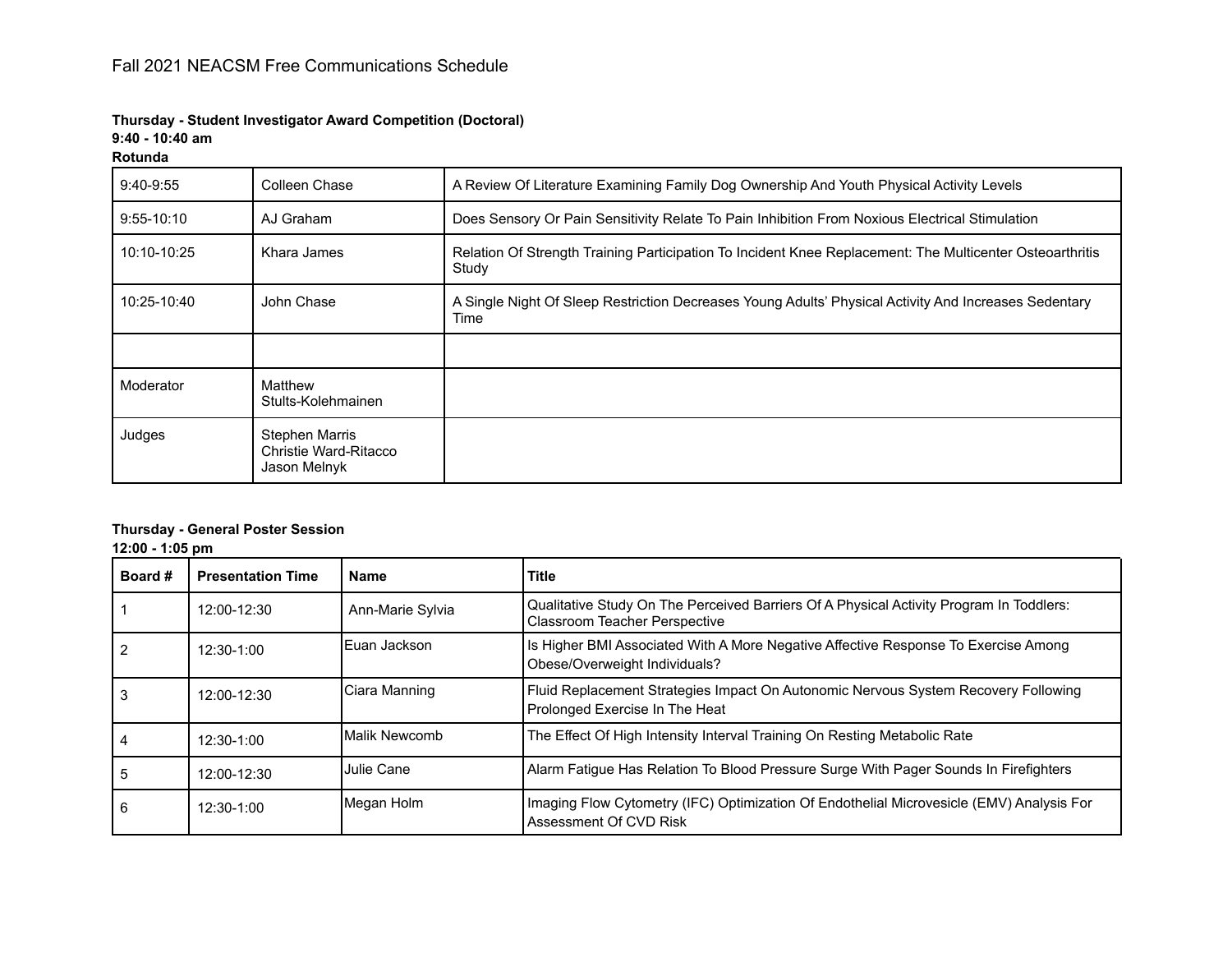| 7  | 12:00-12:30   | Christopher Pomerleau  | Identifying Acceleration Patterns Associated With The Vertical Jump                                                            |
|----|---------------|------------------------|--------------------------------------------------------------------------------------------------------------------------------|
| 8  | 12:30-1:00    | Maeve Whelan           | Predicting Overall Footwear Satisfaction Based On Runner-Specific Attributes And<br>Preferences                                |
| 9  | 12:00-12:30   | Catherine Xie          | High-Quality Diet Modifies Protective Effects Of Physical Activity On Mortality Risk                                           |
| 10 | 12:30-1:00    | Sawyer Smith           | Small Incremental Additions Of Non-Functional Mass On Heart Rate And Respiratory<br>Response In Healthy Untrained Individuals. |
| 12 | 12:30-1:00    | Destiny Anair          | Protocols, Organization And Use Of Fitness Assessment Data At Fitness Facilities In Maine                                      |
| 13 | 12:00-12:30   | Lotte Balck            | Female Endurance Trained Individuals Have Lower Locomotor Muscle Oxidative Capacity<br>Than Male Peers                         |
| 14 | 12:30-1:00    | Peter Kiernan          | The Reproducibility Of Postexercise Hypotension Over A 12-Week Exercise Training Program<br>Among Adults With Hypertension     |
| 15 | $12:00-12:30$ | Gabrielle, Brewer      | Compensatory Reserve Index: Normative Values Of A New Vital Sign Surrounding Exercise In<br>The Heat                           |
| 16 | 12:30-1:00    | Rachel Conway          | Trehalose Prevents Palmitate Induced Mitochondrial Translocation Of Stat3                                                      |
| 17 | 12:00-12:30   | Margaret Morrissey     | Validity Of Smartwatch Technologies To Assess Heart Rate During Exercise In Extreme Hot<br><b>And Cold Conditions</b>          |
| 18 | 12:30-1:00    | Jack Donato Rockhold   | Mitochondria-Targeted Curcuminoid Modulates Immune Cell Function And Cellular                                                  |
| 19 | 12:00-12:30   | Olivia Elie            | Adaptations Of Ground Reaction Forces In Abrupt vs Gradual Split-Belt Treadmill Walking                                        |
| 20 | 12:00-12:30   | <b>Noel Riley</b>      | Plantar Flexion Goniometry Measuring From The Fifth Ray And From The Base Of The<br>Calcaneus                                  |
| 21 | 12:30-1:00    | <b>Caroline Eastus</b> | The Relationship Between Physical Activity And Cognitive Function In Elderly With Copd: A<br><b>Narrative Review</b>           |